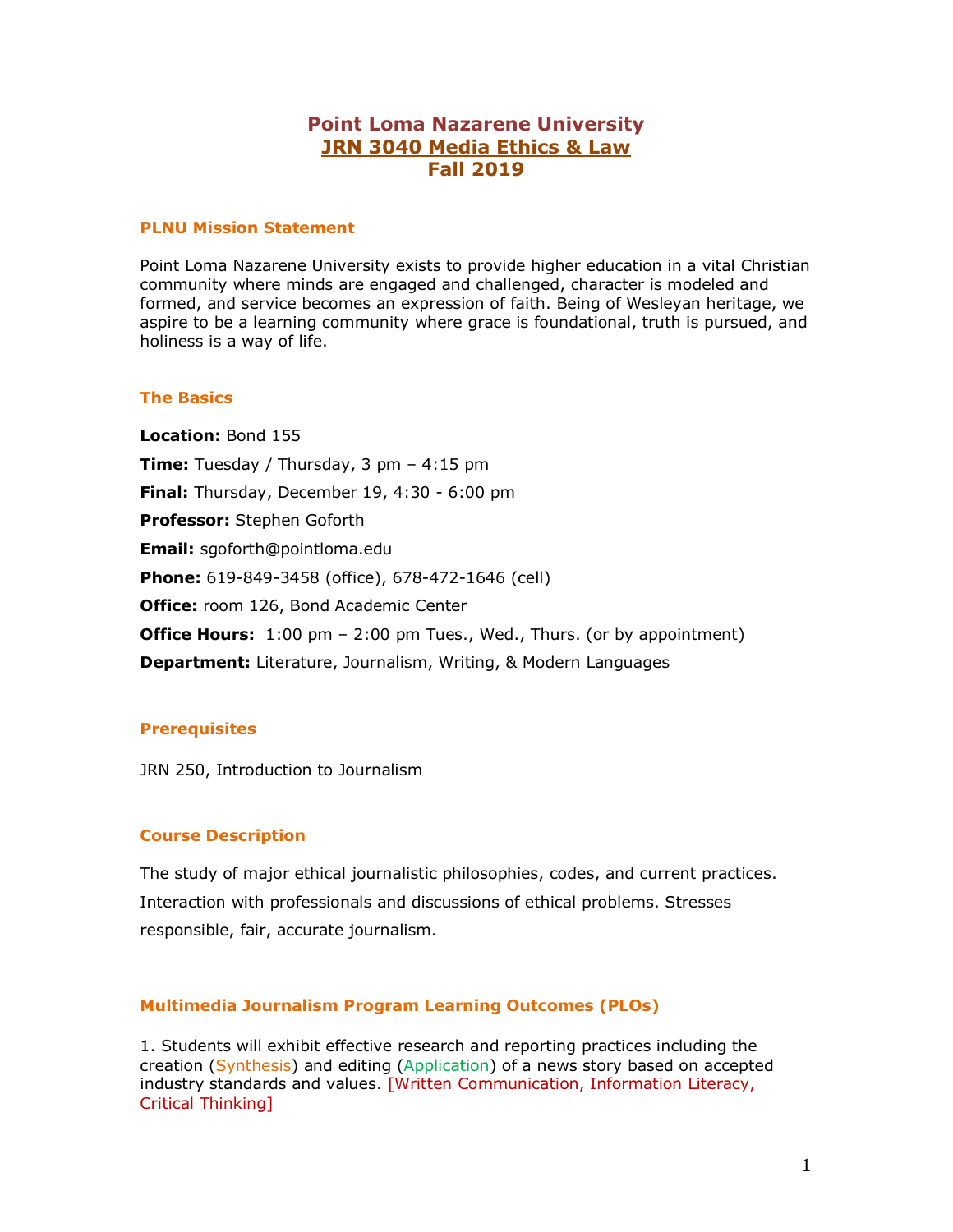2. Students will display strong interpretive (Application) analytic (Analysis), and critical thinking skills by writing (Synthesis) news copy clearly and accurately, demonstrating quantitative and qualitative reasoning in forms appropriate to the purpose, medium, and audience. [Written Communication, Information Literacy, Quantitative Reasoning/Literacy]

3. Students will identify (Knowledge) and apply (Application) appropriate ethical and legal standards in their service to their communities and cultures. [Critical Thinking]

4. Employ (Application) delivery skills appropriate to various news performance situations. [Written Communication, Oral Communication]

5. The student will be able to describe (Knowledge) how technologies shape the way people perceive and interact with the world and apply (Application) these digital tools and technologies appropriately for the communications professions in which they work.

[Written Communication, Information Literacy, Critical Thinking, and Quantitative Reasoning]

*The terms inside the brackets indicate the relationship of the learning outcome to WASC's five Core Competencies: Written Communication, Oral Communication, Information Literacy, Critical Thinking, and Quantitative Reasoning. WASC is the organization through which PLNU receives accreditation.* 

#### **Course Learning Outcomes**

By the end of this semester, students shall be able to:

- discuss and debate the freedoms and responsibilities of mass media in society.
- identify legal and ethical problems in the media and the systems of shared values and social practices that frame them.
- demonstrate in case studies a systematic approach to making ethical decisions based on sound principles and reasoned analysis.

• formulate and defend ethical standards by which one can operate with Christian integrity as a media practitioner.

#### **Grading**

Total points obtained on each of the areas listed in grading will be converted based on the indicated percentage and your final grade will be computed based on the following scale:

| А  | 90 - 100%   |
|----|-------------|
| B  | $80 - 89%$  |
|    | C 70 – 79%  |
| D  | $60 - 69%$  |
| F. | Below - 60% |

No grades will be given over the phone or by e-mail.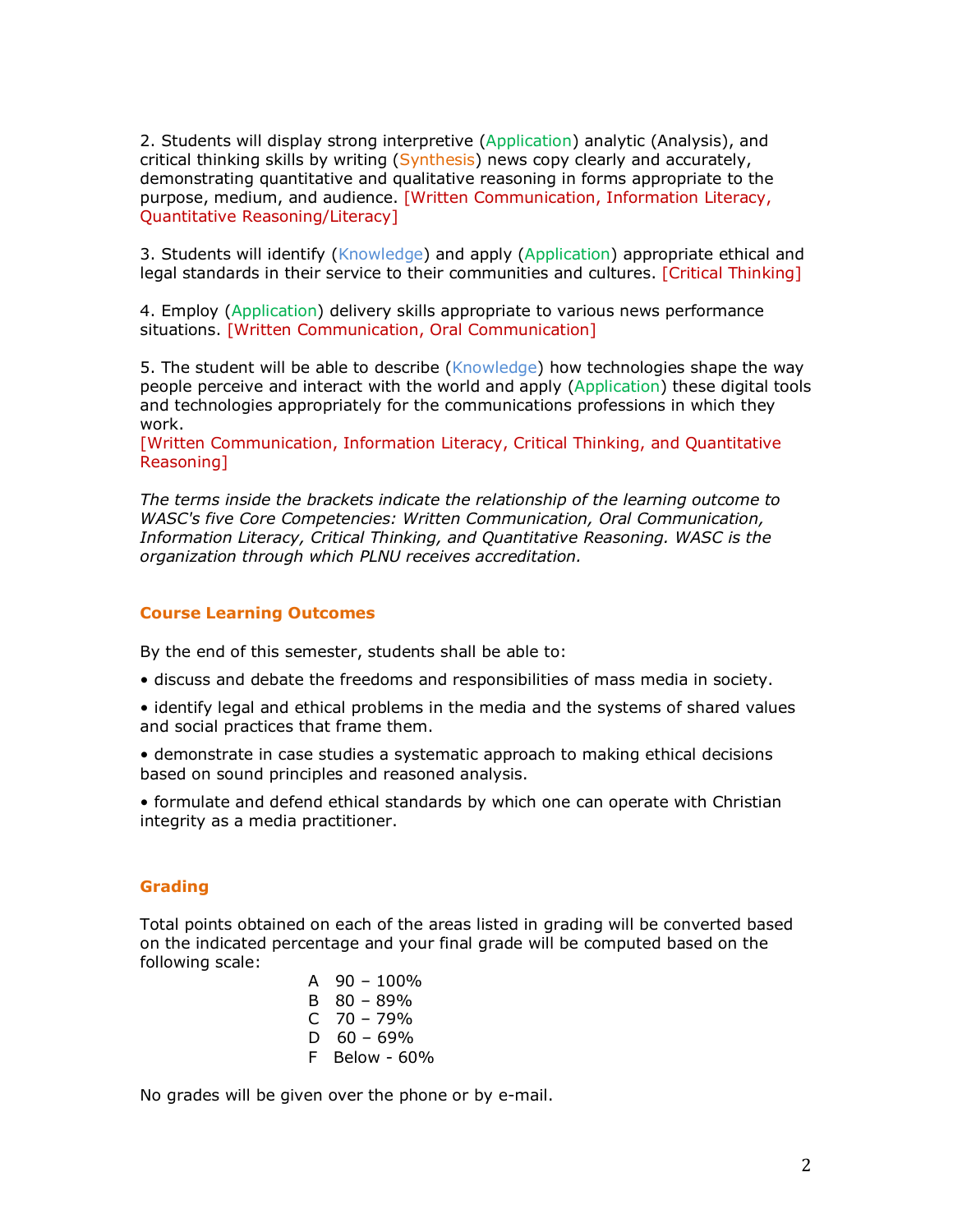Breakdown of Grading Percentages:

| Quizzes and class work         | 50% |
|--------------------------------|-----|
| Attendance and Participation   | 10% |
| Tests (midterm 15%, final 25%) | 40% |

# **Text and Articles**

Articles and links to other material will be posted on Canvas throughout the semester. You will be responsible for knowing the material for tests and completing any assignments given out any day you miss. If you miss an in-class exercise for an unexcused absence, you will be given a zero. These quizzes and exercises cannot be made up unless you have an excused absence.

Our text for the class:

*Ethics: Approaching Moral Decisions: 2nd Edition*, Arthur F. Holmes, (2007) *The Associated Press Stylebook 2019* published by the Associated Press

Recommended for further read:

*Beyond Bumper Sticker Ethics, An Introduction to Theories of Right and Wrong,* Steve Wilkens, 2nd Edition, (1995). *God & Moral Obligation,* C. Stephen Evans, (2013).

#### **News Awareness**

While a member of this class, you will be treated as a journalist. Get into the flow of news. A journalist should have a basic general knowledge of current events. Be able to identify the major players in the major news stories. Currents events questions could be a part of our quizzes. Be prepared by knowing what's happening in national politics, state news, entertainment, business, international events, etc.

# **Conduct**

When interacting with news sources, act in a professional manner at all times whether in person, through the Internet or over the phone. This includes dressing appropriately for meetings. Your behavior and appearance reflect on our school.

# **LJML Departmental Mission Statement**

Welcome to the Department of Literature, Journalism and Modern Languages. Embodying the core values of a Christian liberal arts education in the Wesleyan theological tradition, and focusing on the power of language and story to shape us and our world, the LJML Department and programs will provide students with knowledge, skills, and experiences to equip them to understand, interpret, analyze, evaluate, and create texts as linguistic and/or artistic expressions of diverse human experiences. We value reading, writing, researching, speaking, and discussing as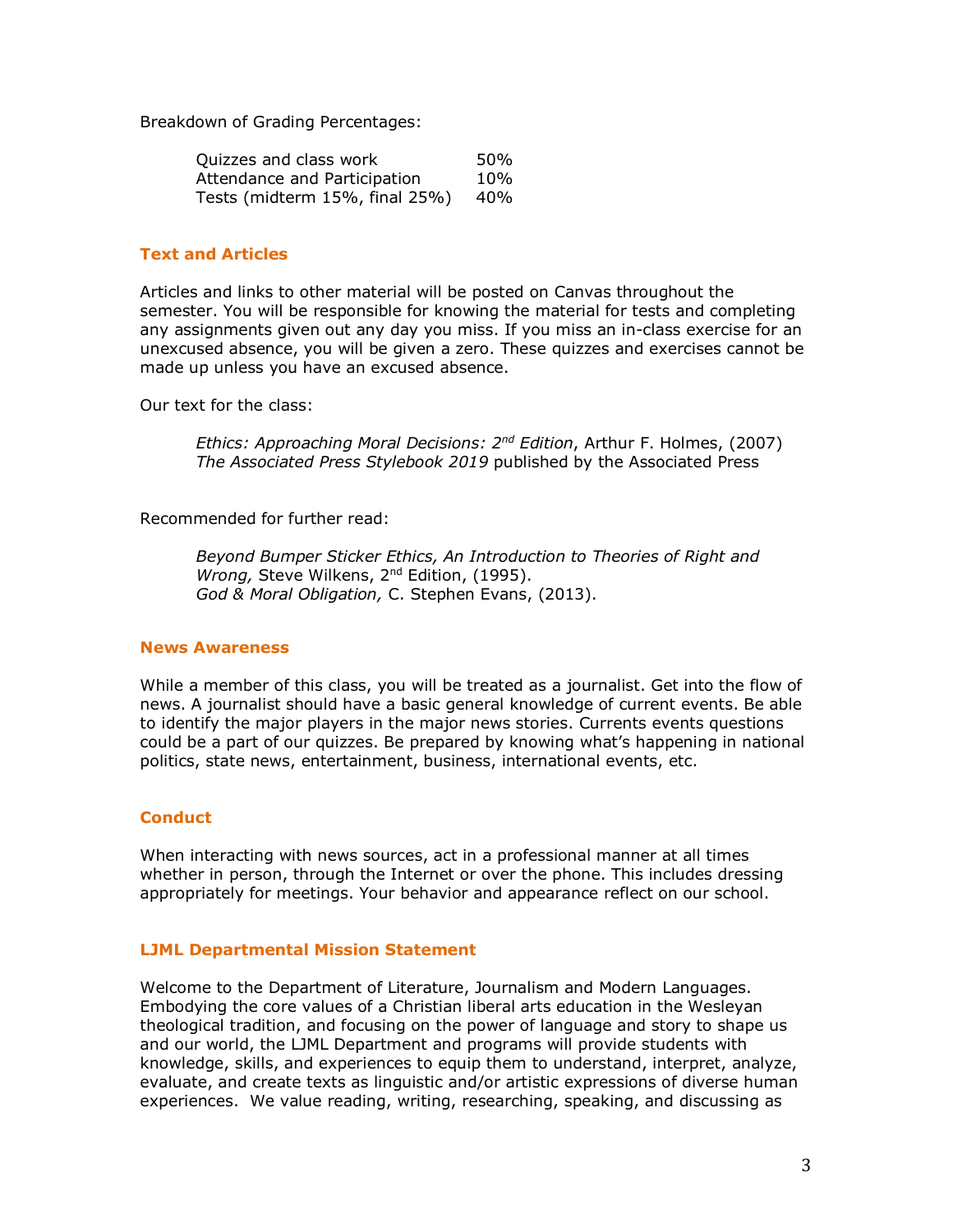profound means of participating in the redemptive work of God in all of creation. The following document will provide you with the information sources and information guidelines to University and Departmental policies that apply to all courses taken in this Department.

# **Final Exam Policy**

Successful completion of this class requires taking the final examination on its scheduled day. The final examination schedule is posted on the Class Schedules site. No requests for early examinations or alternative days will be approved.

# **PLNU Copyright Policy**

Point Loma Nazarene University, as a non-profit educational institution, is entitled by law to use materials protected by the U.S. Copyright Act for classroom education. Any use of those materials outside the class may violate the law.

# **PLNU Academic Honesty Policy**

Students should demonstrate academic honesty by doing original work and by giving appropriate credit to the ideas of others. Academic dishonesty is the act of presenting information, ideas, and/or concepts as one's own when in reality they are the results of another person's creativity and effort. A faculty member who believes a situation involving academic dishonesty has been detected may assign a failing grade for that assignment or examination, or, depending on the seriousness of the offense, for the course. Faculty should follow and students may appeal using the procedure in the university Catalog. See Academic Policies for definitions of kinds of academic dishonesty and for further policy information.

# **Academic Accommodations**

While all students are expected to meet the minimum standards for completion of this course as established by the instructor, students with disabilities may require academic adjustments, modifications or auxiliary aids/services. At Point Loma Nazarene University (PLNU), these students are requested to register with the Disability Resource Center (DRC), located in the Bond Academic Center. (DRC@pointloma.edu or 619-849-2486). The DRC's policies and procedures for assisting such students in the development of an appropriate academic adjustment plan (AP) allows PLNU to comply with Section 504 of the Rehabilitation Act and the Americans with Disabilities Act. Section 504 (a) prohibits discrimination against students with special needs and guarantees all qualified students equal access to and benefits of PLNU programs and activities. After the student files the required documentation, the DRC, in conjunction with the student, will develop an AP to meet that student's specific learning needs. The DRC will thereafter email the student's AP to all faculty who teach courses in which the student is enrolled each semester. The AP must be implemented in all such courses.

If students do not wish to avail themselves of some or all of the elements of their AP in a particular course, it is the responsibility of those students to notify their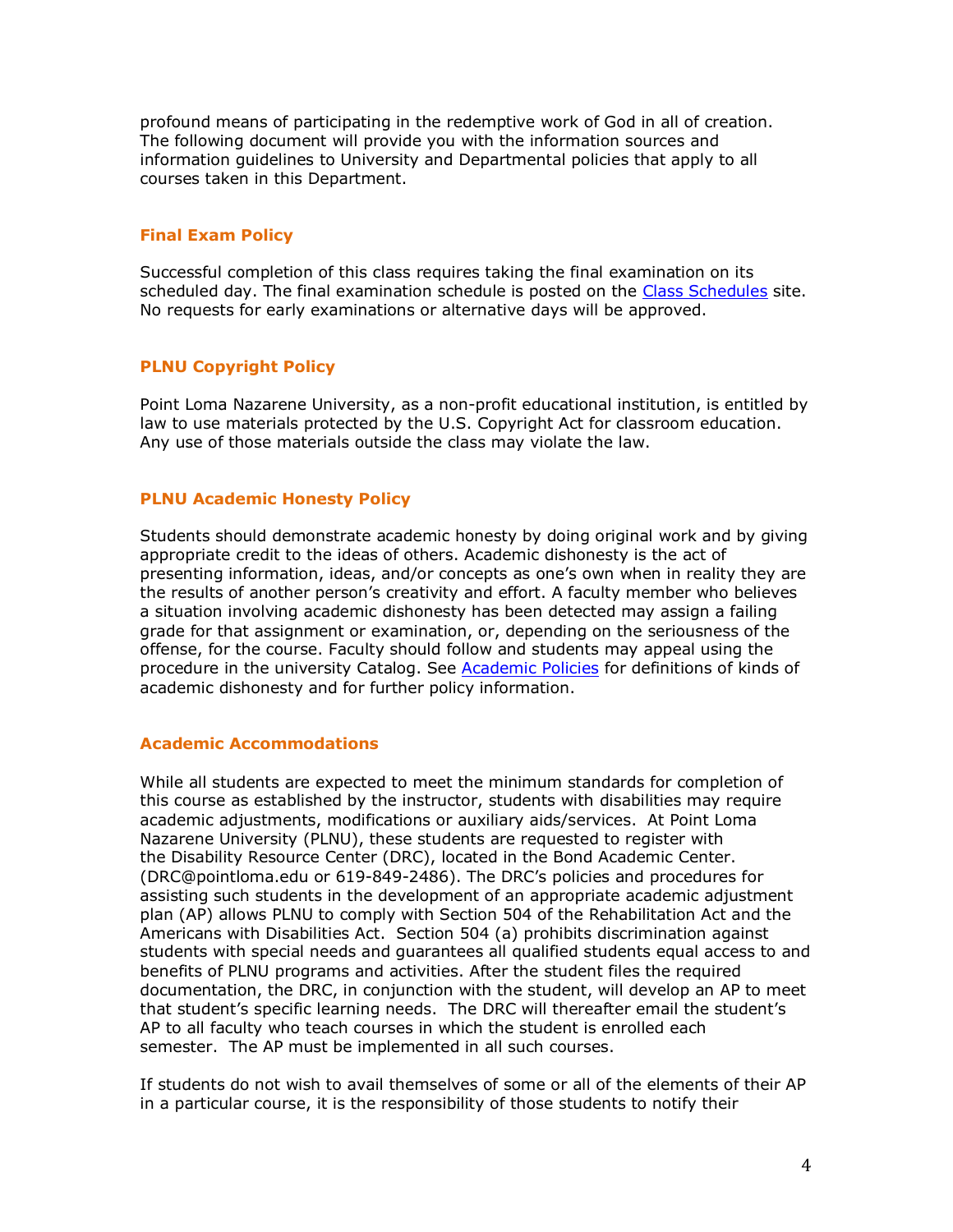professor in that course. PLNU highly recommends that DRC students speak with their professors during the first two weeks of each semester about the applicability of their AP in that particular course and/or if they do not desire to take advantage of some or all of the elements of their AP in that course.

# **PLNU Attendance and Participation Policy**

Regular and punctual attendance at all classes is considered essential to optimum academic achievement. If the student is absent from more than 10 percent of class meetings, the faculty member can file a written report, which may result in deenrollment. If the absences exceed 20 percent, the student may be de-enrolled without notice until the university drop date or, after that date, receive the appropriate grade for their work and participation. See **Academic Policies** in the Undergraduate Academic Catalog.

# **JRN3040 Attendance Policy**

Missing a class means losing points for attendance, participation and in class work. If you must miss a class for a valid reason (illness, family emergency, school activity, etc.) then documentation will be required.

If you miss an in-class exercise for an unexcused absence, you will be given a zero. There are no makeups for much of the in-class work.

Tardiness disrupts the class environment and hinders your own learning. If you arrive after the roll has been sent around for everyone to sign in, you'll be docked half of an absence. You will also lose half credit for class attendance any day you leave early.

Articles and links will be posted on Canvas related to our discussions throughout the semester. You will be responsible for knowing the material for tests and completing any assignments given out any day you miss.

# **JRN3040 Participation Policy**

This course requires your active involvement. If you want to learn as much as possible, you should come to class ready to initiate ideas, share relevant experiences, reflect on what others say, and discuss the readings, videos, etc. Strive to see other points of view and consider them critically. As a member of this class you are expected to be respectful toward others and their views, even when they radically oppose your beliefs. Listen respectfully to others but don't shy away from expressing your own ideas. Don't be afraid to wade in and soak up all you can.

I'll be asking your opinion on some controversial issues. I don't want you to simply reflect back what you believe I already think. I want to hear your own opinion. Be ready to not only explain but also defend your positions.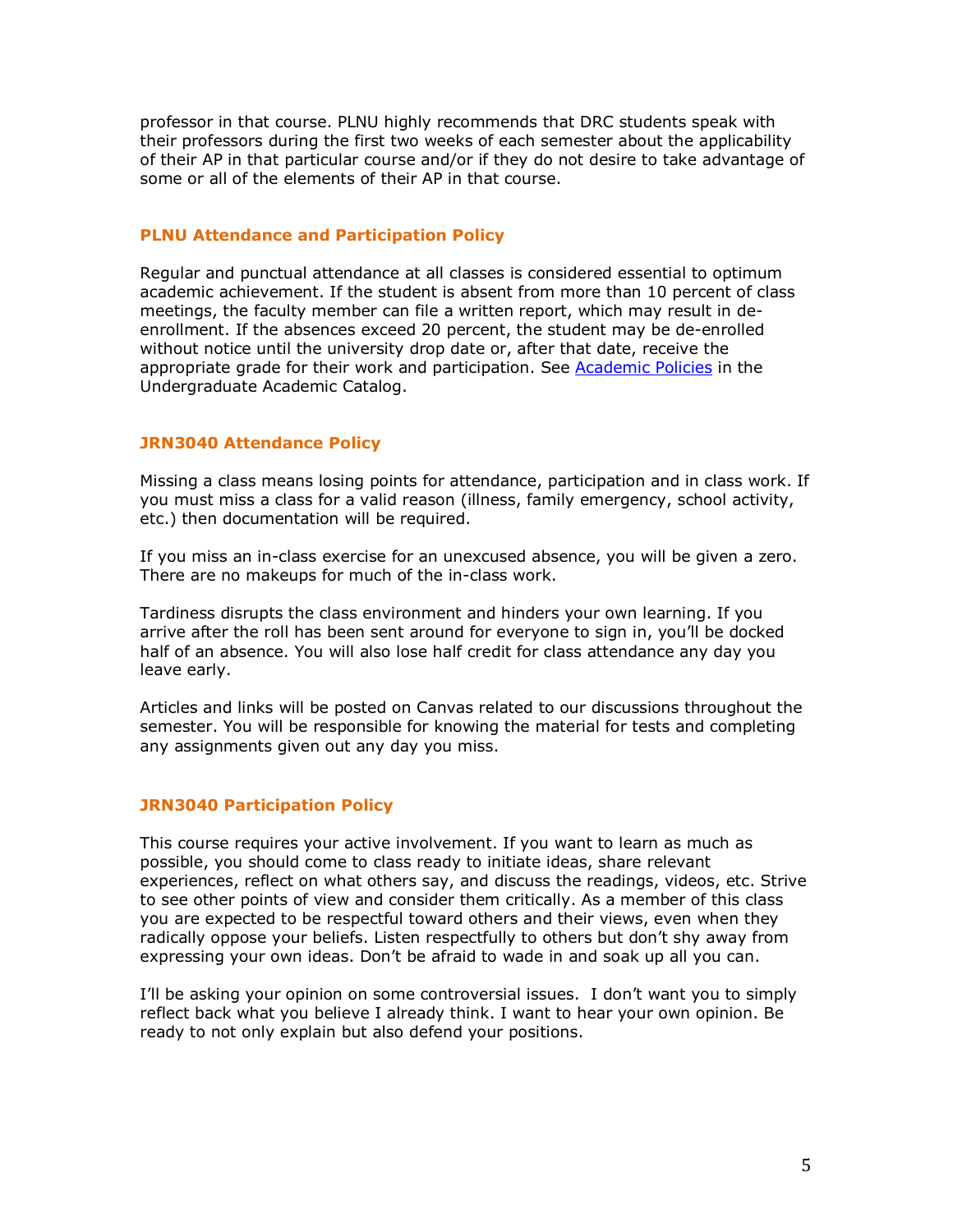#### **Public Discourse**

In this class you will often select your own writing topics. You are encouraged to write on topics that matter to you, and while this can elicit writing that is deeply personal, be prepared to share your work with others. Because of the nature of class discussions and general feedback given to written work and/projects, consider your writing for this class as public discourse.

# **Inclusive Language**

Because the Literature, Journalism, and Modern Language department recognizes the power of language, all public language used in this course, including written and spoken discourse will be inclusive. This standard is outlined by all major academic style guides, including MLA, APA, and Chicago, and is the norm in university-level work.

# **Diversity Statement**

Point Loma Nazarene University is committed to diversity in the classroom, in its publications and in its various organizations and components. Faculty and staff recognize that the diverse backgrounds and perspectives of their colleagues and students are best served through respect toward gender, disability, age, socioeconomic status, ethnicity, race, culture and other personal characteristics. In addition, the department of Literature, Journalism, and Modern Languages is committed to taking a leadership position that calls for promoting a commitment to diversity in and out of the classroom and in the practices of writing, journalism, and the study of literature and languages.

# **Sexual Harassment & Assault**

Federal Law, Title IX, and Point Loma Nazarene University policy prohibits gender discrimination, including sexual harassment, domestic and dating violence, sexual assault, and stalking. Alleged violations can be reported non-confidentially to the University's Title IX Office (619) 849-2479, Third Floor of Nicholson Commons, Room 303. Reports to law enforcement can be made to the PLNU Department of Public Safety (619) 849-2525. For emergencies call 911.

I will seek to keep information you share with me private to the greatest extent possible, but as a professor I have mandatory reporting responsibility to share information regarding sexual misconduct and crimes I learn about to help make our campus a safer place for all.

#### **FERPA**

In compliance with federal law, neither PLNU student ID nor social security number should be used in publicly posted grades or returned sets of assignments without student written permission. This class will meet the federal requirements by (each faculty member choose one strategy to use: distributing all grades and papers